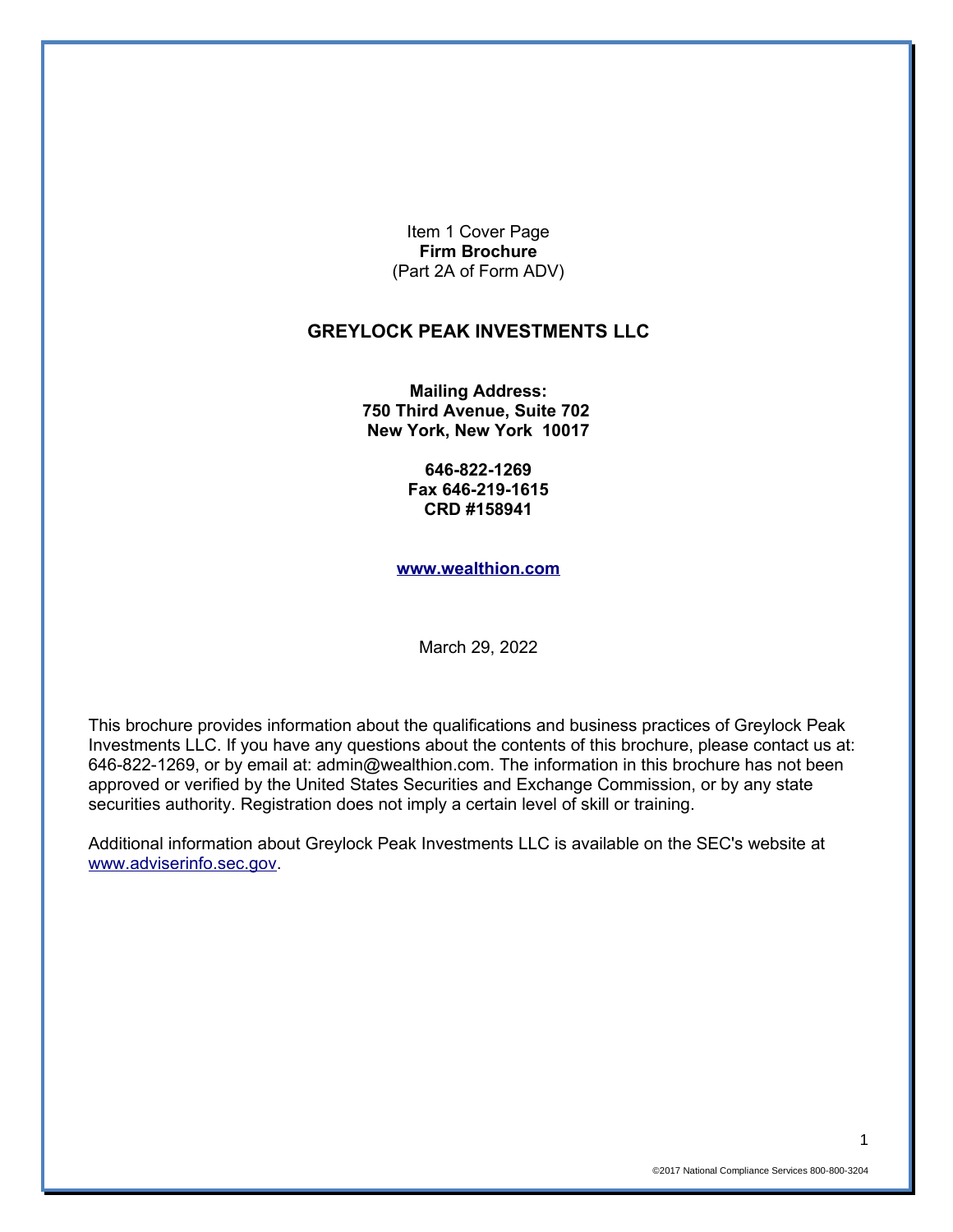### **Item 2 Material Changes**

Form ADV Part 2 requires registered investment advisers to amend their brochure when information becomes materially inaccurate. If there are any material changes to an adviser's disclosure brochure, the adviser is required to notify you and provide you with a description of the material changes.

We do not have any material changes to report since the filing of our previous annual updating amendment.

Whenever you would like to receive a complete copy of our Firm Brochure, please contact us by telephone at: 646-822-1269 or by email at: admin@wealthion.com.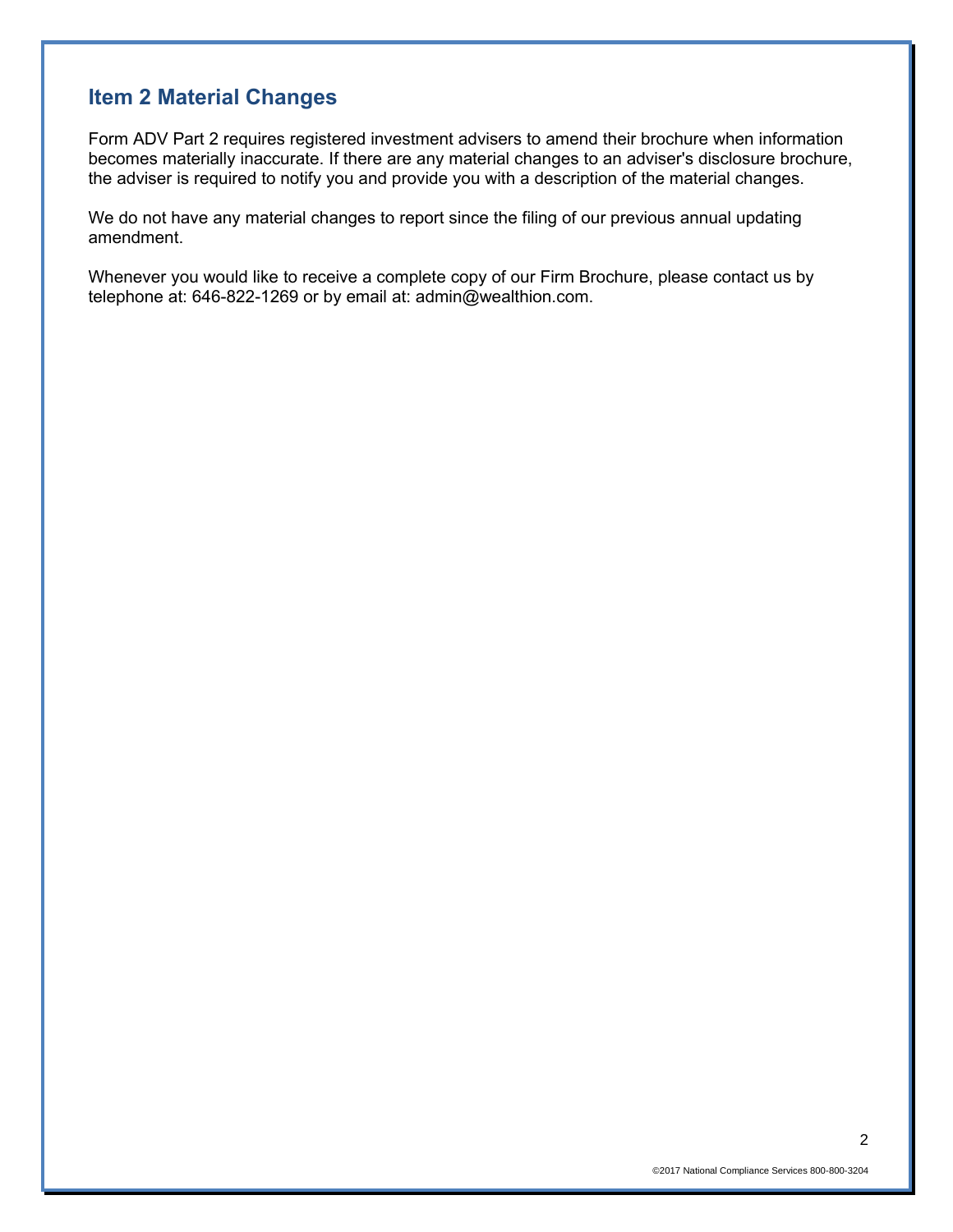# **Item 3 Table Of Contents**

| Item 1 Cover Page                                                                             | Page 1 |
|-----------------------------------------------------------------------------------------------|--------|
| Item 2 Material Changes                                                                       | Page 2 |
| Item 3 Table Of Contents                                                                      | Page 3 |
| Item 4 Advisory Business                                                                      | Page 4 |
| Item 5 Fees and Compensation                                                                  | Page 4 |
| Item 6 Performance-Based Fees and Side-By-Side Management                                     | Page 4 |
| Item 7 Types of Clients                                                                       | Page 5 |
| Item 8 Methods of Analysis, Investment Strategies and Risk of Loss                            | Page 5 |
| Item 9 Disciplinary Information                                                               | Page 5 |
| Item 10 Other Financial Industry Activities and Affiliations                                  | Page 6 |
| Item 11 Code of Ethics, Participation or Interest in Client Transactions and Personal Trading | Page 6 |
| Item 12 Brokerage Practices                                                                   | Page 6 |
| Item 13 Review of Accounts                                                                    | Page 6 |
| Item 14 Client Referrals and Other Compensation                                               | Page 6 |
| Item 15 Custody                                                                               | Page 6 |
| Item 16 Investment Discretion                                                                 | Page 7 |
| Item 17 Voting Client Securities                                                              | Page 7 |
| Item 18 Financial Information                                                                 | Page 7 |
| Item 19 Requirements for State-Registered Advisers                                            | Page 7 |
| Item 20 Additional Information                                                                | Page 7 |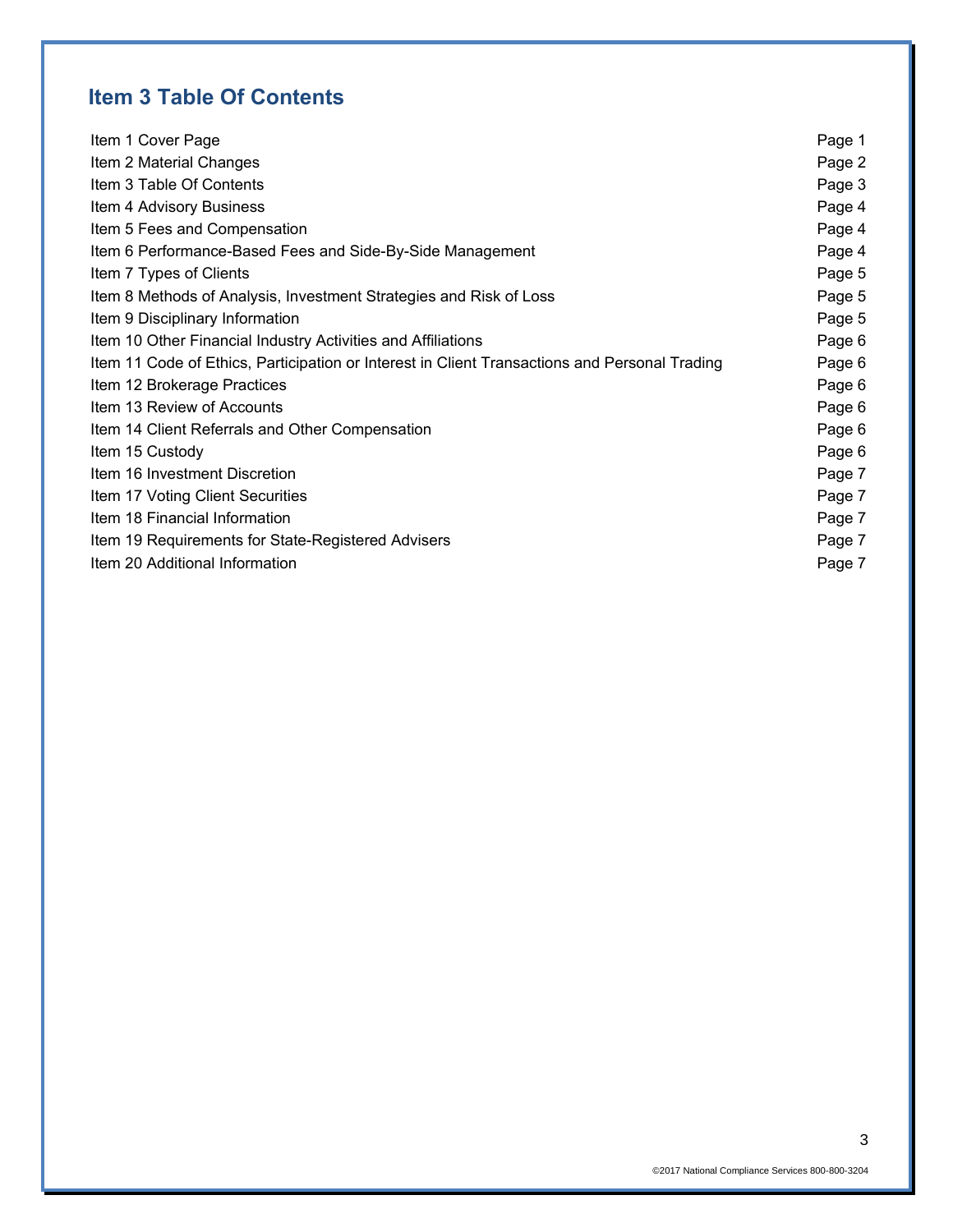## **Item 4 Advisory Business**

#### **Firm Description**

Greylock Peak Investments LLC ("Greylock Peak" or the "Firm") was founded in 2011. Greylock Peak is a privately owned limited liability company headquartered in New York, New York. The Firm is owned by Greylock Holdings, LLC.

### **Types of Advisory Services**

Websites and other resources refer potential clients to other unaffiliated Registered Investment Advisory ("RIA") firms through our firm. Accordingly, Greylock Peak is a Solicitor for other unaffiliated RIAs,The unaffiliated RIA firm is responsible for individual client suitability and portfolio management on an initial and ongoing basis. We will not provide any investment advisory services to the client. In no event shall Greylock Peak participate in the management of client accounts or render investment advice to clients on behalf of the third party investment adviser. When soliciting clients for unaffiliated RIA's each client shall be provided with the most recent relevant brochures or equivalent disclosure documents of the unaffiliated RIA's that detail their applicable programs and the compensation to be paid by you and what portion of the same is received by us for our solicitation services and the association between our Firm and the unaffiliated RIA's. Clients who engage the unaffiliated RIA will sign an investment advisory agreement with the unaffiliated RIA.

#### **Assets under Management**

Greylock Peak operates as a Solicitor and does not have investment advisory clients; therefore, there are no assets under management at our Firm.

#### **Wrap Fee Programs**

Greylock Peak does not participate in any wrap fee programs.

### **Item 5 Fees and Compensation**

#### **Solicitor Fee**

The fees payable to us for these referral services depend upon the fee arrangement between our Firm and the unaffiliated RIA to whom you are referred. We will receive a portion of the unaffiliated RIA's ongoing account management fees as compensation for our solicitation or consulting. Our fee range is 25% to 35% of the fees charged to the referred client by the unaffiliated RIA. The fee shall be paid solely from the unaffiliated RIA and will be paid to us within 30 days of the unaffiliated RIA's receipt of the advisory fee from the client. The fee paid to us will not result in any additional charge to the client of the unaffiliated RIA.

Referred clients have no obligation to pay any compensation directly to Greylock Peak . Greylock Peak seeks payment of its compensation solely from the unaffiliated RIA to whom it recommends clients. Fees are only payable to Greylock Peak upon receipt of funds by the RIA from the prospective client(s).

The duration of payments from the RIA to Greylock Peak shall continue for as long as a given client remains a paying investment management client of the RIA.

## **Item 6 Performance-Based Fees and Side-By-Side Management**

We act solely as a solicitor for unaffiliated RIAs. We do not accept performance-based fees or participate in side-by-side management.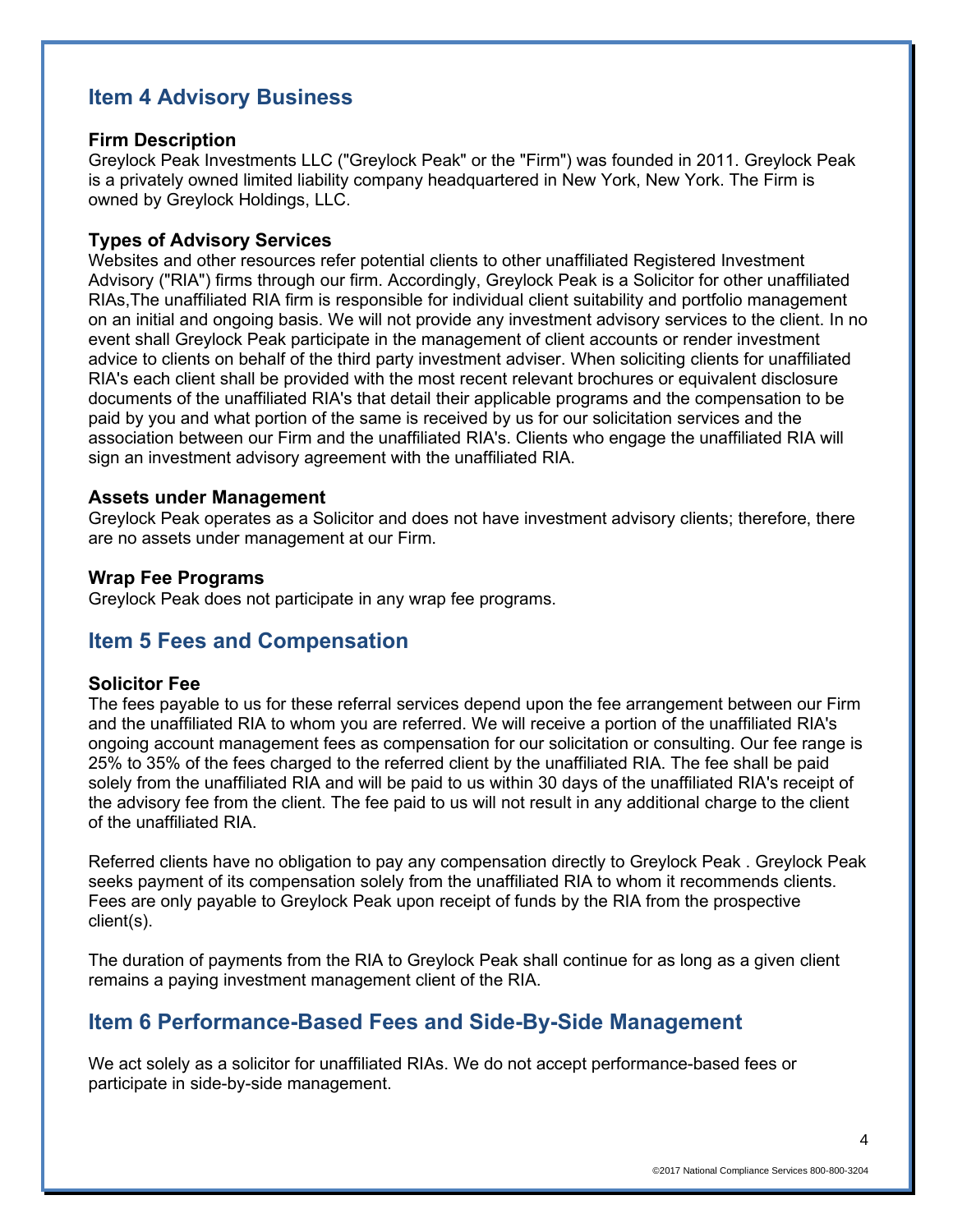## **Item 7 Types of Clients**

Our customer base for referrals to other unaffiliated RIA's consists of individuals, pension and profit sharing plans, trusts, estates, charitable organizations, corporations and other business entities.

The third party money managers to whom you are referred may impose minimum account sizes for participation in their advisory services. Please refer to the third party money manager's Form ADV Part 2A for information on applicable minimum account sizes, if any.

## **Item 8 Methods of Analysis, Investment Strategies and Risk of Loss**

#### **Methods of Analysis and Investment Strategies**

We refer clients to unaffiliated RIA's who offer a selection of different investment approaches. This includes trend following, countertrend, technical signal based, fundamental and tactical asset allocation strategies. Information of each unaffiliated RIA's method of analysis and investment strategies are described in each of their ADV Part 2A brochures or other disclosure documents that will be provided upon the referral.

### **Risk of Loss**

All investment programs have certain risks that are borne by the investor. The advice offered to you is determined by the areas of expertise of the unaffiliated RIA agent providing the service and your stated objective. We advise you to notify your investment manager promptly if there are ever any changes in your financial situation or investment objective or if you wish to impose any reasonable restrictions upon their management services.

We do not represent, warrant, or imply that the services or methods of analysis employed by our unaffiliated RIA's can or will predict future results, successfully identify market tops or bottoms, or insulate you from losses due to market corrections or declines. All securities trading, whether in stocks, options, or other investment vehicles, is speculative in nature and involves substantial risk of loss that clients should be prepared to bear. Past performance is not necessarily indicative of future results. You should make every effort to understand the risks involved.

### **Item 9 Disciplinary Information**

Greylock Peak is required to disclose whether its firm or management persons have been involved in any legal events, criminal or civil action, an administrative proceeding before the SEC or any other regulatory agency, or a self-regulatory organization proceeding or disciplinary events that are material to a referral's or a prospective referral's evaluation of our advisory business or the integrity of our management. Although neither the firm nor its management persons have disciplinary events to disclose, its affiliated commodity broker-dealers, Gold Bullion International, LLC ("GBI") and GoldSilver LLC ("GoldSilver") have entered into consent orders with the Minnesota Department of Commerce which alleged that the firms conducted bullion product transactions with Minnesota consumers in amounts substantially exceeding statutory thresholds without having first registered with the Minnesota Department of Commerce. Both firms paid a fine and are now fully registered. GBI and GoldSilver also entered into an Assurance of Discontinuance with the Attorney General of the State of New York relating to their late filing of renewals of their commodity broker-dealer registrations. Both firms paid a fine and are fully registered with the State of New York.

5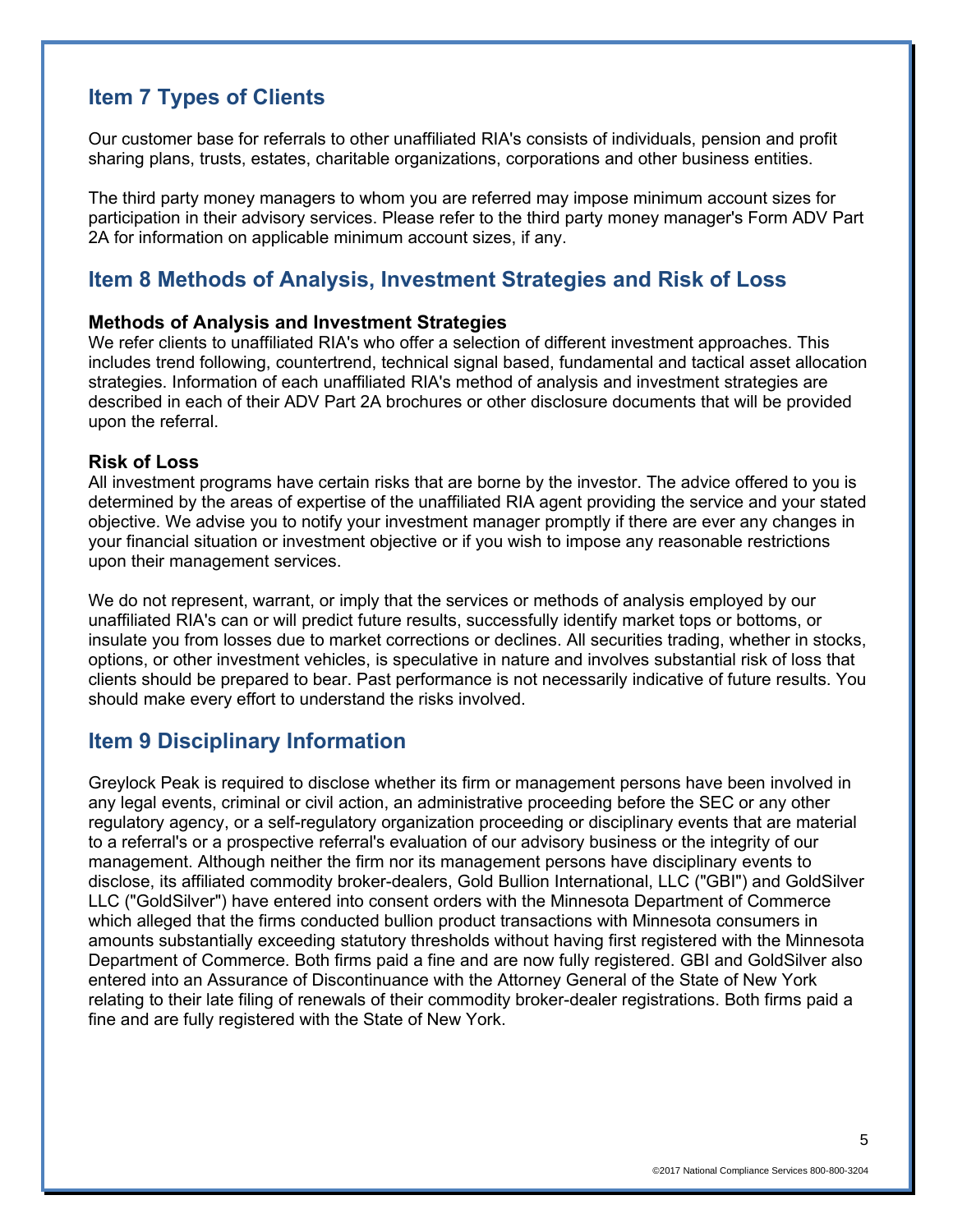# **Item 10 Other Financial Industry Activities and Affiliations**

### **Financial Industry Activities**

Greylock Peak is indirectly owned, through Greylock Holdings, LLC, by GBI, a precious metals commodity broker-dealer. Clients of Greylock Peak may engage GBI separately for access to its precious metals platform either directly or through their investment advisor. Greylock Peak is also affiliated with GoldSilver, also a precious metals commodity broker-dealer. A conflict of interest exists in that Greylock Peak has an incentive to recommend investment advisers who use GBI's and/or GoldSilver's precious metals platform for their clients. Compensation received by GBI and GoldSilver is separate and in addition to solicitor fees received by Greylock Peak.

## **Item 11 Code of Ethics, Participation or Interest in Client Transactions and Personal Trading**

### **Code of Ethics**

The employees of Greylock Peak have committed to a Code of Ethics that is available for review by clients and prospective clients upon request. Our firm will provide a copy of the Code of Ethics to any client or prospective client upon request.

### **Participation or Interest in Client Transactions**

Greylock Peak and its employees do not and will not buy or sell securities held by clients.

### **Item 12 Brokerage Practices**

Greylock Peak does not recommend a particular broker-dealer to any client or prospect.

### **Item 13 Review of Accounts**

We do not review client accounts nor do we provide reports directly to clients. Clients receive performance reports of third party adviser and typical statements on their accounts from the unaffiliated RIA.

## **Item 14 Client Referrals and Other Compensation**

#### **Client Referrals**

Greylock Peak does not pay third parties for client referrals.

#### **Other Compensation**

Greylock Peak receives no compensation other than what is already disclosed in this Brochure.

### **Item 15 Custody**

Greylock Peak does not maintain custody of any funds or securities for any clients we refer to other unaffiliated RIA's. All assets are held at the designated qualified custodians with each unaffiliated RIA, which means the custodians provide account statements directly to clients at their address of record at least quarterly.